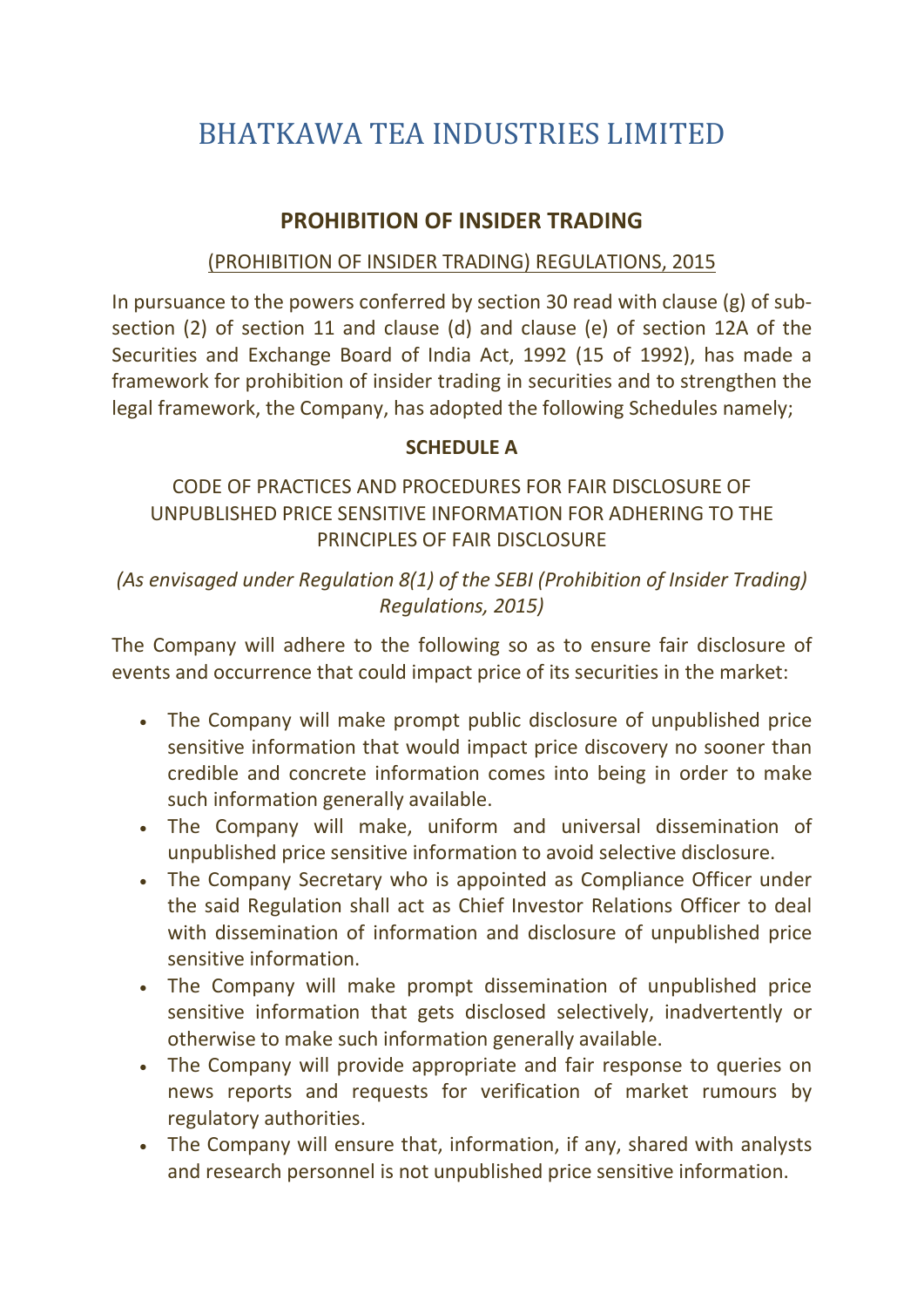- The Company will develop best practices to make transcripts or records of proceedings of meetings with analysts and other investor relations conferences on the website of the Company to ensure official confirmation and documentation of disclosures made.
- The Company will handle all unpublished price sensitive information on a need-to-know basis.

### SCHEDULE B

## MINIMUM STANDARDS FOR CODE OF CONDUCT TO REGULATE, MONITOR AND REPORT TRADING BY INSIDERS

### (As envisaged under sub-regulation (1) and sub-regulation (2) of regulation 9)

- The Company Secretary who is the compliance officer shall report to the board of directors and in particular, shall provide reports to the Chairman of the Audit Committee or to the Chairman of the board of directors at such frequency as may be stipulated by the board of directors.
- All information shall be handled within the organisation on a need-toknow basis and no unpublished price sensitive information shall be communicated to any person except in furtherance of the insider's legitimate purposes, performance of duties or discharge of his legal obligations.
- Employees and connected persons designated on the basis of their functional role in the ("designated person") organisation shall be governed by an internal code of conduct governing dealing in securities. The board of directors shall in consultation with the compliance officer specify the designated persons to be covered by such code on the basis of their role and function in the organisation. Due regard shall be to the access that such role and function would provide to unpublished price sensitive information in addition to seniority and professional designation.
- Designated persons may execute trades subject to compliance with these regulations. Towards this end, a notional trading window shall be used as an instrument of monitoring trading by the designated persons. The trading window shall be closed when the compliance officer determines that a designated person or class of designated persons can reasonably be expected to have possession of unpublished price sensitive information. Such closure shall be imposed in relation to such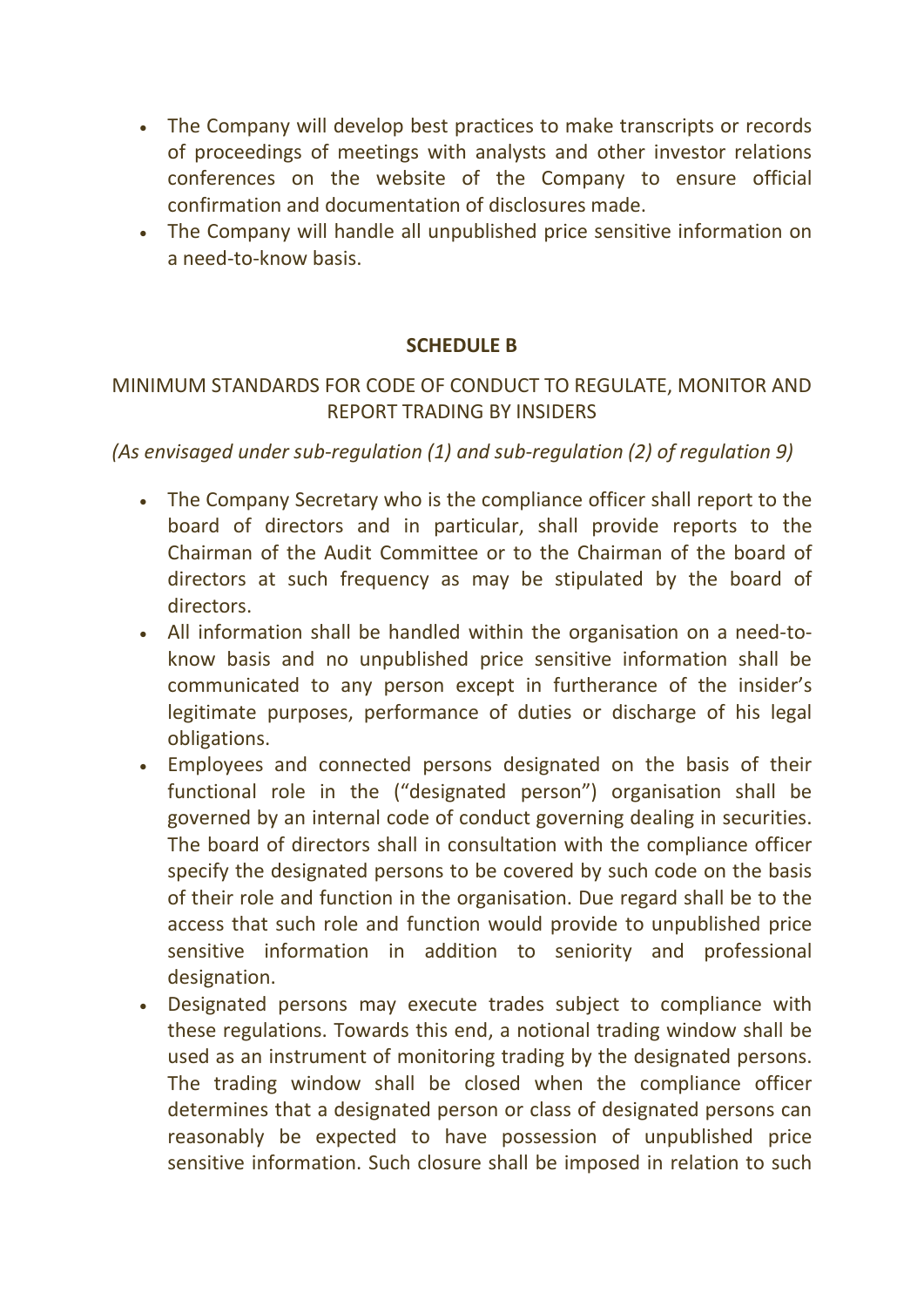securities to which such unpublished price sensitive information relates. Designated persons and their immediate relatives shall not trade in securities when the trading window is closed.

- The timing for re-opening of the trading window shall be determined by the compliance officer taking into account various factors including the unpublished price sensitive information in question becoming generally available and being capable of assimilation by the market, which in any event shall not be earlier than forty-eight hours after the information becomes generally available. The trading window shall also be applicable to any person having contractual or fiduciary relation with the company, such as auditors, accountancy firms, law firms, analysts, consultants etc., assisting or advising the company.
- When the trading window is open, trading by designated persons shall be subject to preclearance by the compliance officer, if the value of the proposed trades is above such thresholds as the board of directors may stipulate. No designated person shall apply for pre-clearance of any proposed trade if such designated person is in possession of unpublished price sensitive information even if the trading window is not closed.
- The compliance officer shall confidentially maintain a list of such securities as a "restricted list" which shall be used as the basis for approving or rejecting applications for preclearance of trades.
- Prior to approving any trades, the compliance officer shall be entitled to seek declarations (as per format) to the effect that the applicant for preclearance is not in possession of any unpublished price sensitive information. He shall also have regard to whether any such declaration is reasonably capable of being rendered inaccurate.
- Trade pre cleared has to be executed within 7 trading by the designated person, failing which fresh pre-clearance would be needed for the trades to be executed.
- A designated person who is permitted to trade shall not execute a contra trade within a period of 6 months from the date of an event. The compliance officer may be empowered to grant relaxation from strict application of such restriction for reasons to be recorded in writing provided that such relaxation does not violate these regulations. Should a contra trade be executed, inadvertently or otherwise, in violation of such a restriction, the profits from such trade shall be liable to be disgorged for remittance to the Board for credit to the Investor Protection and Education Fund administered by the Board under the Act.
- The Company has adopted such formats with the consent of the board of directors for making applications for pre-clearance, reporting of